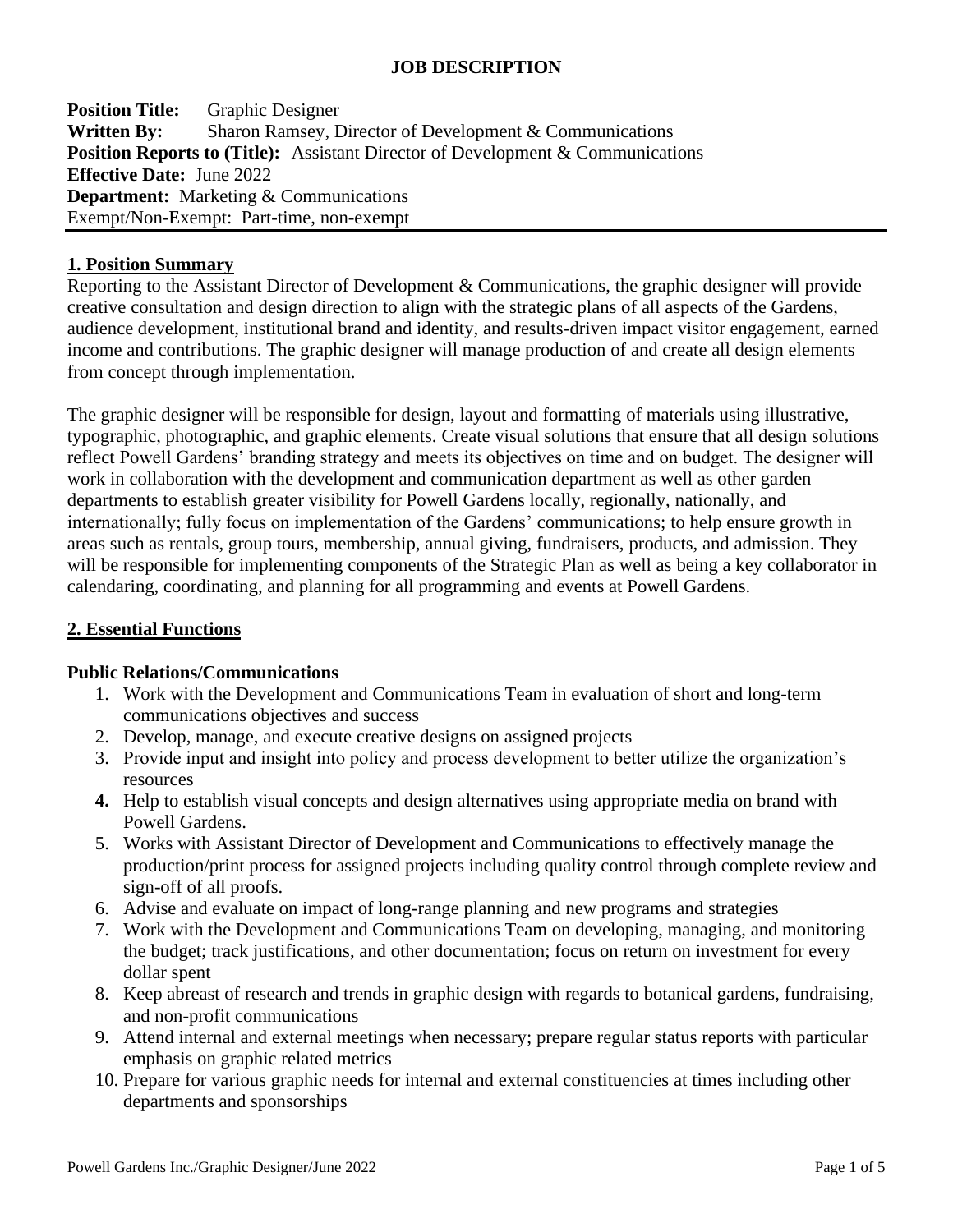# **Development**

1. Synthesize the Gardens' graphic messaging to market the Garden's membership program, annual fund, and fundraising events including benefits, communication, cultivation, and growth

## **Technology**

1. Effectively utilize the Adobe Suite (Proficiency in Adobe InDesign, Illustrator, Photoshop, Acrobat Pro, After Effects), and other key software systems to complete projects. Videography experience is a plus.

## **3. Sphere of Responsibility**

This position does not directly supervise staff. However, the graphic designer must oversee many individuals including:

- 1. Third-party vendors and contacts such as printers, designers, and media
- 2. Volunteers when necessary

## **4. Internal and External Contacts**

**Internal:** All Powell Gardens employees, volunteers **External:** Media, Vendors, Donors, Clients, Community

## **5. Consequence of Error**

The graphic designer is a central position relating to all graphics related projects for the Gardens. This position helps to set the tone and tenor of all that is happening at the Gardens and is a "voice" of the Gardens. Failure to successfully execute the duties of this position can result in lost revenue and damaged relationships causing financial hardship on the organization.

| <b>6. Experience/Education</b> |
|--------------------------------|
|--------------------------------|

| <b>Education</b>         | A Bachelor's degree in graphics design or related field.                       |
|--------------------------|--------------------------------------------------------------------------------|
| <b>Experience</b>        | 3+ years of proven experience designing for print and Internet, and portfolio  |
|                          | demonstrating ability and proficiencies required.                              |
| Knowledge                | Strong understanding of how marketing, communication, graphic design and       |
|                          | sales inter-connect.                                                           |
|                          | Proven problem-solving and planning capabilities                               |
|                          | Detailed knowledge of printing/graphic arts procedures and terminology.        |
|                          | Proficiency and detailed computer knowledge and expert in publishing           |
|                          | software, including QuarkXpress, Adobe Photoshop, InDesign and Illustrator.    |
|                          | Familiarity with Internet technology including coding/scripting for HTML, PDF  |
|                          | animation.                                                                     |
|                          | Highly familiar with PC and cross-platform compatibility issues.               |
|                          | A mature level of judgment and decision-making in a changing, fast-paced,      |
|                          | future-thinking and visitor-centric environment                                |
|                          | In-depth knowledge of managing design projects from start to finish including, |
|                          | but not limited to, the designing, implementing, and packaging files for use   |
|                          | across multiple mediums (print, digital, etc.)                                 |
| <b>Communications</b>    | Speak, listen, and write in a clear, thorough, and timely manner               |
|                          | Diplomatic and professional                                                    |
|                          | <b>Transparent and factual</b>                                                 |
| <b>Core Competencies</b> | <b>Action- Oriented and Nimble Learning</b>                                    |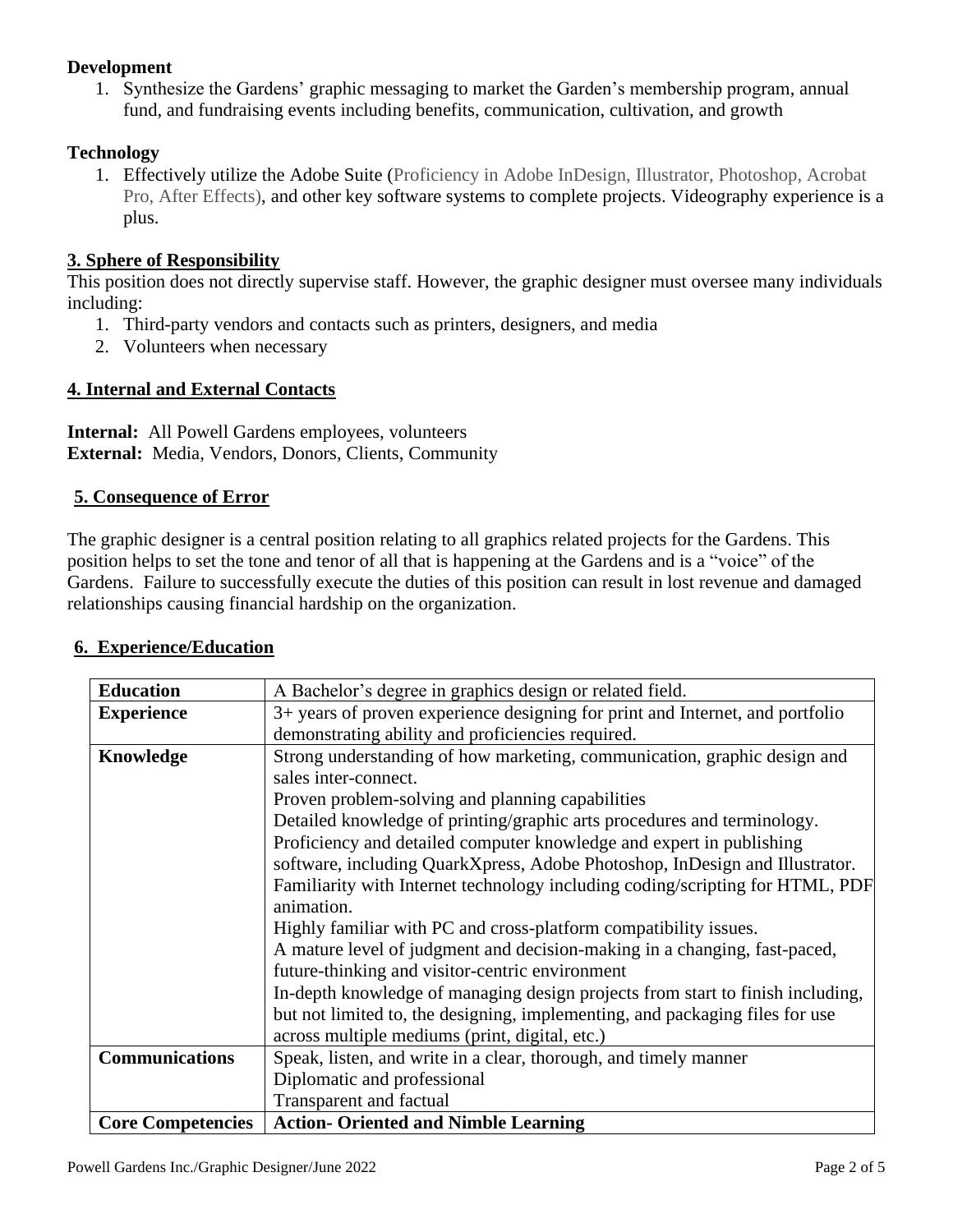| Readily acts on challenges, without unnecessary planning; identifies and seizes      |
|--------------------------------------------------------------------------------------|
| new opportunities; displays a can-do attitude in good and bad times; steps up        |
| to handle tough issues; learns quickly when facing new situations; experiments       |
| to find new solutions; takes on the challenge of unfamiliar tasks; extracts          |
| lessons learned from failures and mistakes                                           |
| <b>Balances Stakeholders</b>                                                         |
| Understand internal and external stakeholder requirements, expectations, and         |
| needs; balances the interests of multiple stakeholders; considers cultural and       |
| ethical factors in decision-making process; acts fairly despite conflicting          |
| demands of stakeholders                                                              |
| <b>Builds Networks</b>                                                               |
|                                                                                      |
| Maintains relationships across a variety of functions and locations; draws upon      |
| multiple relationships to exchange ideas, resources, and know-how; consults          |
| with a wide network of internal and external connections; connects the right         |
| people to accomplish goals, works through formal and informal channels to            |
| build broad-based relationships and support                                          |
| <b>Collaborates</b>                                                                  |
| Models collaboration across the organization; facilitates an open dialogue with      |
| a wide variety of contributors and stakeholders; represents own interests while      |
| being fair to others and their interests; credits others for their contributions and |
| accomplishments; promotes high visibility of shared contributions to goals           |
| <b>Cultivates Innovation</b>                                                         |
| Moves beyond traditional ways of doing things; pushes past the status quo;           |
| continually assesses the market potential of an innovative idea or solution;         |
| finds and champions the best creative ideas and actively moves them into             |
| implementation; tries multiple varied approaches to innovative ideas; builds         |
| excitement in others to explore creative options                                     |
| <b>Drives Results</b>                                                                |
| Has a strong bottom-line orientation $-$ sets aggressive goals and high              |
| standards; persists in accomplishing objectives despite obstacles and setbacks;      |
| has a track record of exceeding goals successfully; pushes self and helps others     |
| achieve results; pursues everything with energy, drive, and the need to finish       |
| <b>Drives Vison and Purpose and Strategic Mindset</b>                                |
| Sees the big picture, constantly imagines future scenarios, and creates              |
| strategies to sustain competitive advantage; is a visionary and able to              |
| articulately paint credible pictures and visions of possibilities and likelihoods;   |
| formulates a clear strategy and maps the aggressive steps that will clearly          |
| accelerate the organization toward its strategic goals; talks about future           |
| possibilities in a positive way; creates milestones and symbols to rally support     |
| behind the vision; articulates the vision in a way everyone can relate to creates    |
| organization-wide energy and optimism for the future; shows personal                 |
| commitment to the vision                                                             |
| <b>Interpersonal Savvy</b>                                                           |
| Relates comfortably with people across levels, functions, culture, and               |
|                                                                                      |
| geography; acts with diplomacy and tact; builds rapport in an open, friendly,        |
| and accepting way; builds constructive relationships with people both similar        |
| and different to self; picks up on interpersonal and group dynamics                  |
| <b>Managing Change &amp; Improvement</b>                                             |
| Measures effectiveness in initiating changes; adapts to necessary changes from       |
| old methods when they are no longer practical; identifies new methods and            |
| generates improvement in the organization's performance                              |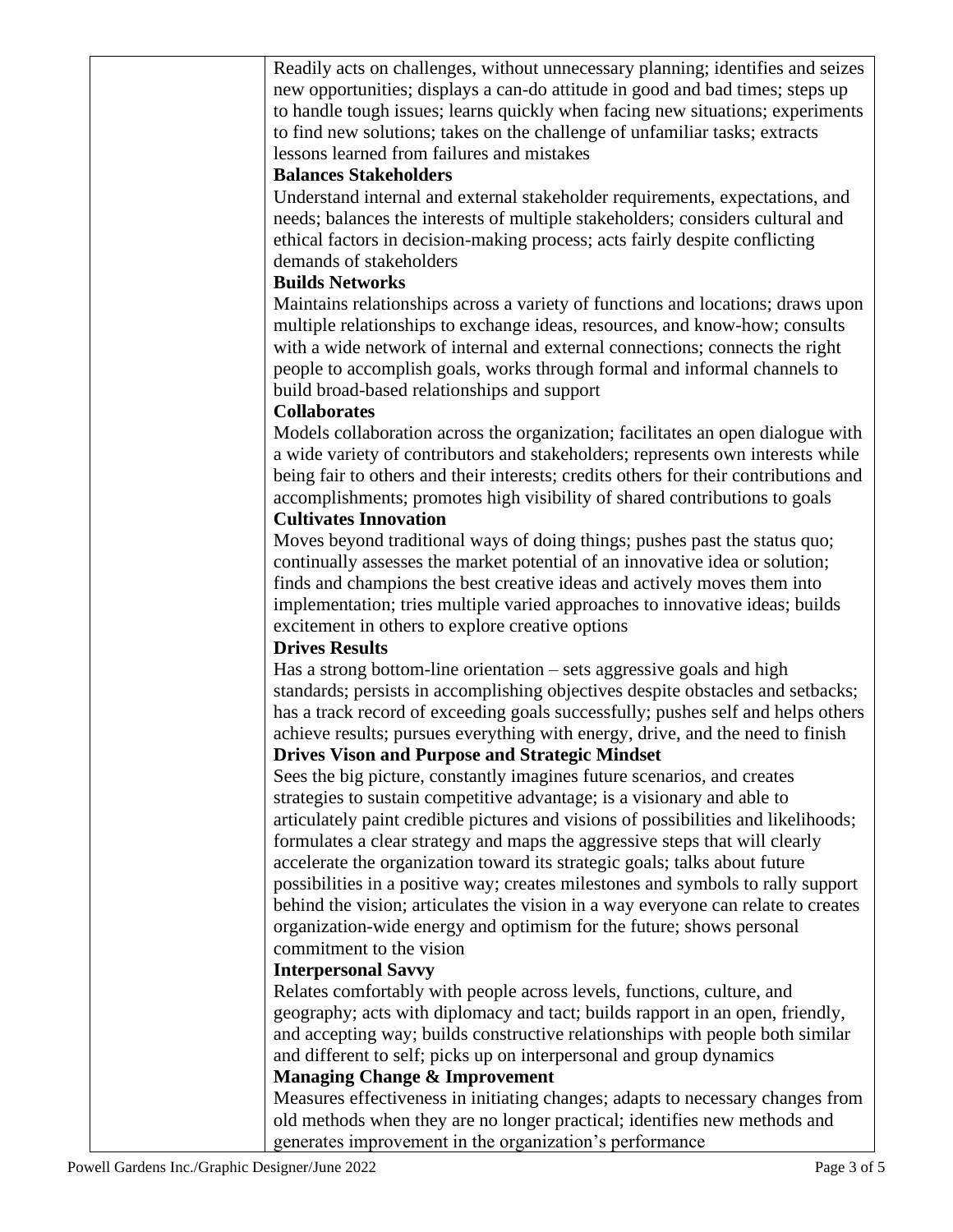| <b>Manages Complexity</b>                                                                                                                                       |
|-----------------------------------------------------------------------------------------------------------------------------------------------------------------|
| Asks the right questions to accurately analyze situations; uncovers root causes                                                                                 |
| to difficult problems; evaluates pros and cons, risks, and benefits of different                                                                                |
| solution options; readily distinguishes between what's relevant and what's                                                                                      |
| unimportant to make sense of complex situations; analyzes multiple and                                                                                          |
| diverse sources of information to define problems accurately before moving to                                                                                   |
| solutions                                                                                                                                                       |
| <b>Manages Conflict</b>                                                                                                                                         |
| Step up to conflicts, seeing them as opportunities; asks questions and listens<br>closely to all issues presented; finds common ground and drives to consensus, |
| ensuring that all feel heard; defuses high-tension situations effectively                                                                                       |
| <b>Optimizes Work Processes</b>                                                                                                                                 |
| Designs processes and procedures that allow managing from a distance; seeks                                                                                     |
| ways to improve processes, from small tweaks to complete reengineering;                                                                                         |
| separates and combines tasks into efficient and simple workflow; thinks about                                                                                   |
| the whole system, focuses efforts on continuous improvement; identifies and                                                                                     |
| seizes opportunities for synergy and integration                                                                                                                |
| <b>Plans and Aligns</b>                                                                                                                                         |
| Contributes to key results through execution of job duties; makes sound and                                                                                     |
| timely decisions related to job duties; consults others when appropriate;                                                                                       |
| suggests ways to do the job better                                                                                                                              |
| <b>Situational Adaptability and Decision Quality</b>                                                                                                            |
| Picks up on situational cues and adjusts in the moment; readily adapts                                                                                          |
| personal, interpersonal, and leadership behavior; understands that different                                                                                    |
| situations may call for different approaches; can act differently depending on                                                                                  |
| the circumstances: Makes sound decisions, even in the absence of complete                                                                                       |
| information; relies on a mixture of analysis, wisdom, experience, and                                                                                           |
| judgment when making decisions; considers all relevant factors and uses                                                                                         |
| appropriate decision-making criteria and principles; recognizes when a quick<br>80% solution will suffice                                                       |
| <b>Tech Savvy</b>                                                                                                                                               |
| Anticipates the impact of emerging technologies and makes adjustments;                                                                                          |
| readily learns and adopts new technologies; continually scans the environment                                                                                   |
| for technology breakthroughs; experiments with a wide range of existing                                                                                         |
| technologies while applying new and emerging options that can enhance                                                                                           |
| organizational outcomes; encourages others to learn and adopt new                                                                                               |
| technologies                                                                                                                                                    |

# **7. Work Environment/Physical Requirements**

This position is part-time, approximately thirty hours per month. A schedule will be established during the hours of Monday through Friday, between 8 am to 5 pm. Employee must be willing to work longer hours as projects and deadlines require. Must be available to work as required at events or programs. Travel to off-site meetings as required. Able to remain in a stationary position up to 50% of the time; move about inside the office to perform normal duties; move throughout a multi-facility work location.

# *Disclaimer Statement:*

*Every effort has been made to make your job description as complete as possible. However, this position description in no way state or implies that these are the only duties to be performed by the*